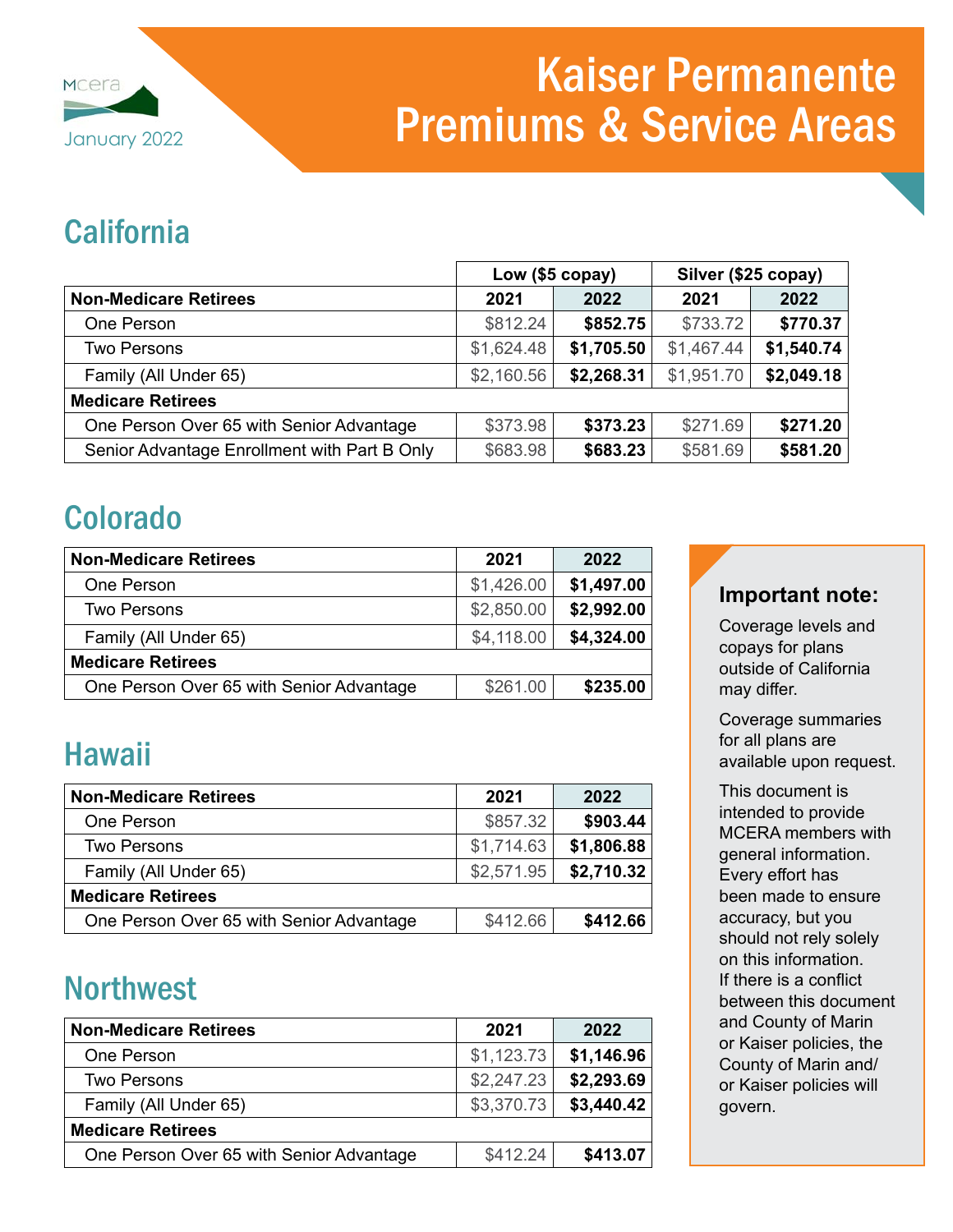

The Kaiser plans sponsored by the County of Marin are available in the following areas. To remain on your plan you must continue live in a service area, and some areas are different for under 65 and Senior Advantage (over 65) plans. Known differences are noted in **orange**. Be sure to notify MCERA if you intend to move by calling (415) 473-6147.

### Northern California

**The service area for both under 65 and Senior Advantage plans includes all zip codes within the following counties:** 

| Alameda                 | San Francisco     |
|-------------------------|-------------------|
| Contra Costa            | San Joaquin       |
| Marin                   | San Mateo         |
| Napa (except Knoxville) | Solano            |
| Sacramento              | <b>Stanislaus</b> |

#### **The service area includes parts of other counties in the following zip codes:**

**Amador:** 95640, 95669

**El Dorado:** 95613-14, 95619, 95623, 95633-35, 95651, 95664, 95667, 95672, 95682, 95762

**Fresno:** 93242, 93602, 93606-07, 93609, 93611-13, 93616, 93618-19, 93624-27, 93630-31, 93646, 93648-52, 93654, 93656-57, 93660, 93662, 93667-68, 93675, 93701-12, 93714-18, 93720-30, 93737, 93740-41, 93744-45, 93747, 93750, 93755, 93760-61, 93764-65, 93771-79, 93786, 93790-94, 93844, 93888

**Kings:** 93230, 93232, 93242, 93631, 93656

**Madera:** 93601-02, 93604, 93614, 93623, 93626, 93636-39, 93643-45, 93653, 93669, 93720

**Mariposa:** 93601, 93623, 93653

**Placer:** 95602-04, **95610** (Sr. Adv. only), 95626, 95648, 95650, 95658, 95661, 95663, 95668, 95677-78, 95681, **95692** (under 65 only), 95703, 95722, 95736, 95746-47, 95765

**Santa Clara:** 94022-24, 94035, 94039-43, 94085-89, 94301-06, 94309, 94550, 95002, 95008-09, 95011, 95013-15, 95020-21, 95026, 95030-33, 95035-38, 95042, 95044, 95046, 95050-56, 95070-71, 95076, 95101-95103, 95106, 95108-13, 95115-36, 95138-41, 95148, 95150-61, 95164, 95170, 95172-73, 95190-94, 95196

**Sonoma:** 94515, 94922-23, 94926-28, 94931, 94951-55, 94972, 94975, 94999, 95401-07, 95409, 95416, 95419, 95421, 95425, 95430-31, 95433, 95436, 95439, 95441-42, 95444, 95446, 95448, 95450, 95452, 95462, 95465, 95471-73, 95476, 95486-87, 95492

**Sutter:** 95626, 95645, **95648** (under 65 only), 95659, 95668, 95674, 95676, 95692, 95836-37

**Tulare:** 93238, 93261, 93618, 93631, 93646, 93654, 93666, 93673

**Yolo:** 95605, 95607, 95612, 95616-18, 95645, 95691, 95694-95, 95697-98, 95776, 95798-99

**Yuba:** 95692, 95903, 95961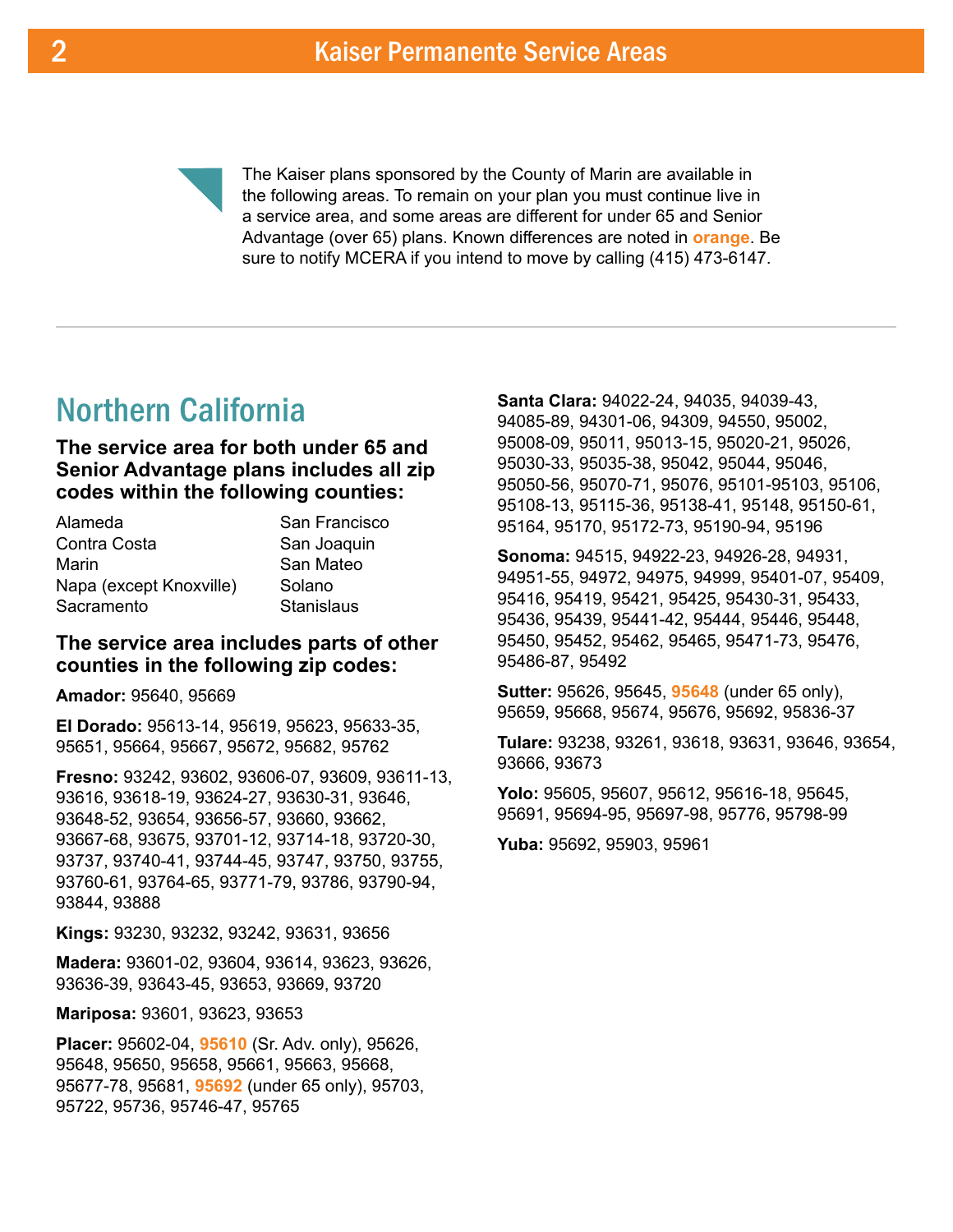### Southern California

**The service area for both under 65 and Senior Advantage plans includes all zip codes within the following county:** 

#### Orange

#### **The service area includes parts of other counties in the following zip codes:**

#### **Imperial: 92274-75** (under 65 only)

**Kern:** 93203, 93205-06, 93215-16, 93220, 93222, 93224-26, 93238, 93240-41, 93243, **93249** (under 65 only), 93250-52, 93263, 93268, 93276, 93280, 93285, 93287, 93301-09, 93311-14, 93380, 93383-90, 93501-02, 93504-05, 93518-19, 93531, 93536, 93560-61, 93581

**Los Angeles:** 90001-84, 90086-91, 90093-96, 90099, **90101** (under 65 only), 90189, 90201-02, 90209-13, 90220-24, 90230-33, 90239-42, 90245, 90247-51, 90254-55, 90260-67, 90270, 90272, 90274-75, 90277-78, 90280, 90290-96, 90301-12, 90401-11, 90501-10, 90601-10, 90623, 90630-31, 90637-40, 90650-52, 90660-62, 90670-71, 90701-03, 90706-07, 90710-17, 90723, 90731-34, 90744-49, 90755, 90801-10, 90813-15, 90822, 90831-35, 90840, 90842, 90844, 90846-48, 90853, 90895, 90899, 91001, 91003, 91006-12, 91016-17, 91020-21, 91023-25, 91030-31, 91040-43, 91046, 91066, 91077, 91101-10, 91114-18, 91121, 91123-26, 91129, 91182, 91184-85, 91188-89, 91199, 91201-10, 91214, 91221-22, 91224-26, 91301-11, 91313, 91316, 91321-22, 91324-31, 91333-35, 91337, 91340-46, 91350-57, 91361-62, 91364-65, 91367, 91371-72, 91376, 91380-87, 91390, 91392-96, 91401-13, 91416, 91423, 91426, 91436, 91470, 91482, 91495-96, 91499, 91501-08, 91510, 91521-23, 91526, 91601-12, 91614-18, 91702, 91706, **91709** (under 65 only), 91711, 91714-16, 91722-24, 91731-35, 91740-41, 91744-50, 91754-56, **91759** (Sr. Adv. only), 91765-73, 91775-76, 91778, 91780, 91788-93, 91801-04, 91896, 91899, 93243, 93510, 93532, 93534-36, 93539, 93543-44, 93550-53, 93560, 93563, 93584, 93586, 93590-91, 93599

**Riverside:** 91752, 92201-03, 92210-11, 92220, 92223, 92230, 92234-36, 92240-41, 92247-48, 92253, **92254** (under 65 only), 92255, 92258, 92260-64, 92270, **92274** (under 65 only), 92276, 92282, 92320, 92324, 92373, 92399, 92501-09, 92513-14, **92515** (under 65 only), 92516-19, 92521-22, 92530-32, 92543-46, 92548, 92551-57, 92562-64, 92567, 92570-72, 92581-87, 92589-93, 92595-96, 92599, 92860, 92877-83

**San Bernardino:** 91701, 91708-10, 91729-30, 91737, 91739, 91743, 91758-59, 91761-64, 91766, 91784-86, 91792, **92252** (under 65 only), **92256** (under 65 only), **92268** (under 65 only), **92277-78** (under 65 only), **92284-86** (under 65 only), 92305, 92307-08, 92313-18, 92321-22, 92324-25, **92326** (under 65 only), 92329, 92331, 92333-37, 92339-41, 92344-46, 92350, 92352, 92354, 92357-59, 92369, 92371-78, 92382, 92385-86, 92391-95, 92397, 92399, 92401-08, 92410-11, **92412** (under 65 only), 92413, 92415, 92418, 92423, 92427, 92880

**San Diego:** 91901-03, 91908-17, 91921, 91931-33, 91935, 91941-46, **91947** (under 65 only), 91950-51, 91962-63, 91976-80, 91987, **92003** (under 65 only), 92007-11, 92013-14, 92018-27, **92028** (under 65 only), 92029-30, 92033, 92037-40, 92046, 92049, 92051-52, 92054-58, **92059-61** (under 65 only), 92064-65, 92067-69, 92071-72, 92074-75, 92078-79, 92081-85, **92086** (under 65 only), **92088** (under 65 only), 92091-93, 92096, 92101-24, 92126-32, 92134-40, 92142-43, 92145, 92147, 92149-50, 92152-55, 92158-61, **92162** (under 65 only), 92163, **92164** (under 65 only), 92165-79, 92182, 92186-87, 92190-93, 92195-99

**Ventura:** 90265, 91304, 91307, 91311, 91319-20, 91358-62, 91377, 93001-07, 93009-12, 93015-16, 93020-22, 93030-36, 93040-44, 93060-66, 93094, 93099, 93252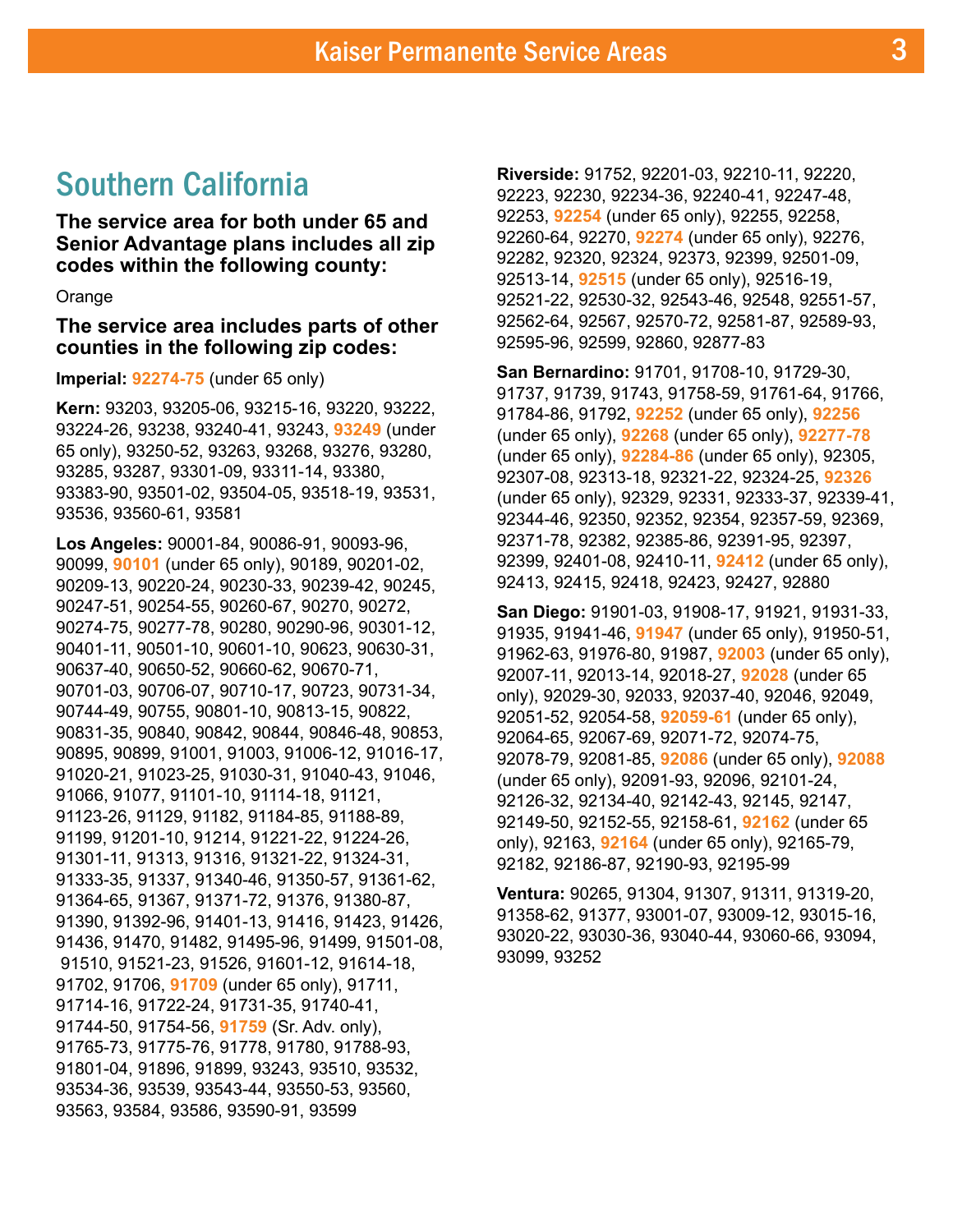### Colorado

**The service area for Senior Advantage plans includes all zip codes within the following counties:** 

| <b>Boulder</b>    | Gilpin  |
|-------------------|---------|
| <b>Broomfield</b> | Larimer |
| Denver            | Pueblo  |
| El Paso           | Teller  |
| Fremont           | Weld    |
|                   |         |

#### **The service area for both under 65 and Senior Advantage plans includes parts of other counties in the following zip codes:**

69128, 69145, 80001-07, 80010-28, 80030-31, 80033-38, 80040-42, 80044-47, 80102, 80104, 80106-13, 80116-17, **80118** (under 65 only), 80120-35, 80137-38, 80150-51, 80154-55, 80160-63, 80165-66, 80201-12, 80214-39, 80241, 80243-44, 80246-52, 80254-57, 80259-66, 80270-71, 80273-75, 80279-81, 80285, 80290-95, 80299, 80301-10, 80314, 80321-23, 80328-29, 80401-03, 80419, 80421-22, 80425, 80427, 80433, 80437, 80439, 80452-55, 80457, 80465-66, 80470-71, 80474, 80481, 80501-04, 80510-17, 80520-28, 80530, 80532-47, 80549-51, 80553, 80601-03, 80610-12, 80614-15, 80620-24, 80631-34, 80638-40, 80642-46, 80648, **80649** (under 65 only), 80650-52, **80654** (under 65 only), 80729, 80732, 80742, 80754, 80808-09, 80813-14, 80816-17, 80819, **80820** (under 65 only), **80827** (under 65 only), 80829, 80831-33, 80840-41, 80860, 80863-64, 80866, 80901-47, 80949-51, 80960, 80962, 80970, 80977, 80995, 80997, 81001-15, 81019, 81022-23, 81025, **81039** (under 65 only), **81062** (under 65 only), 81069, 81212, 81215, 81221-23, 81226, 81232-33, 81240, 81244, 81246, **81253** (under 65 only), 81290 82063, 82082

### Hawaii

#### **The service area for under 65 plans includes all zip codes on the following islands:**

Hawaii (except zip codes 96718, 96772 and 96777) Kauai Lanai Maui Molokai Oahu

#### **The service area for Senior Advantage includes the following zip codes:**

**Hawaii County:** 96704, 96710, 96719-21, 96725-28, 96737-40, 96743, 96745, 96749-50, 96755, 96760, 96764, 96771, 96773-74, 96776, 96778, 96780-81, 96783, 96785

**Maui County:** 96708, 96713, 96732-33, 96753, 96761, 96767-68, 96779, 96784, 96788, 96790, 96793